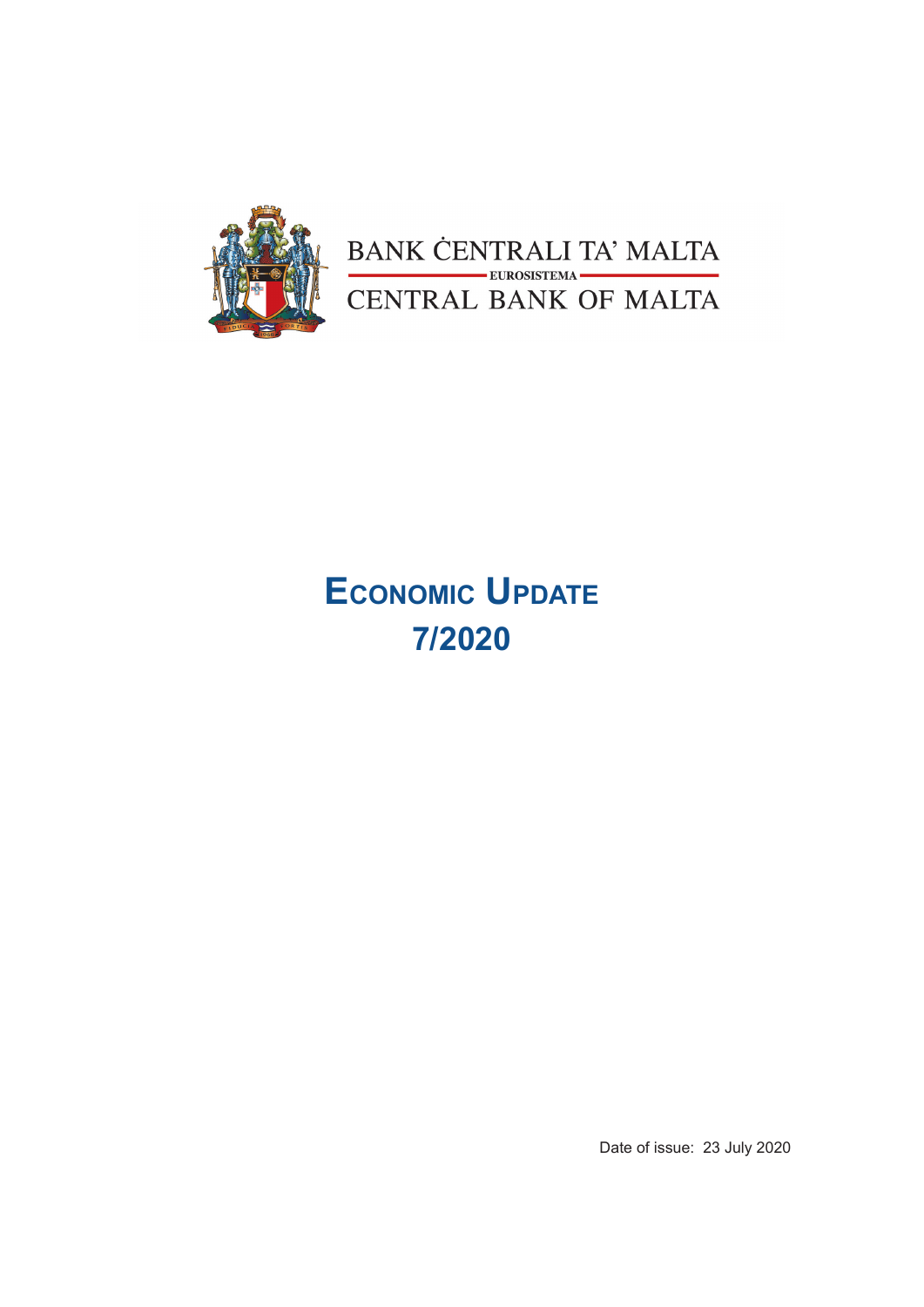#### © **Central Bank of Malta, 2020**

#### **Address**

Pjazza Kastilja Valletta VLT 1060 Malta

**Telephone** (+356) 2550 0000

#### **Fax** (+356) 2550 2500

**Website** www.centralbankmalta.org

**E-mail**  info@centralbankmalta.org

*All rights reserved. Reproduction is permitted provided that the source is acknowledged.* 

*The cut-off date for information in this publication is 17 July 2020. Figures in tables may not add up due to rounding.*

ISSN 2410-8294 (online)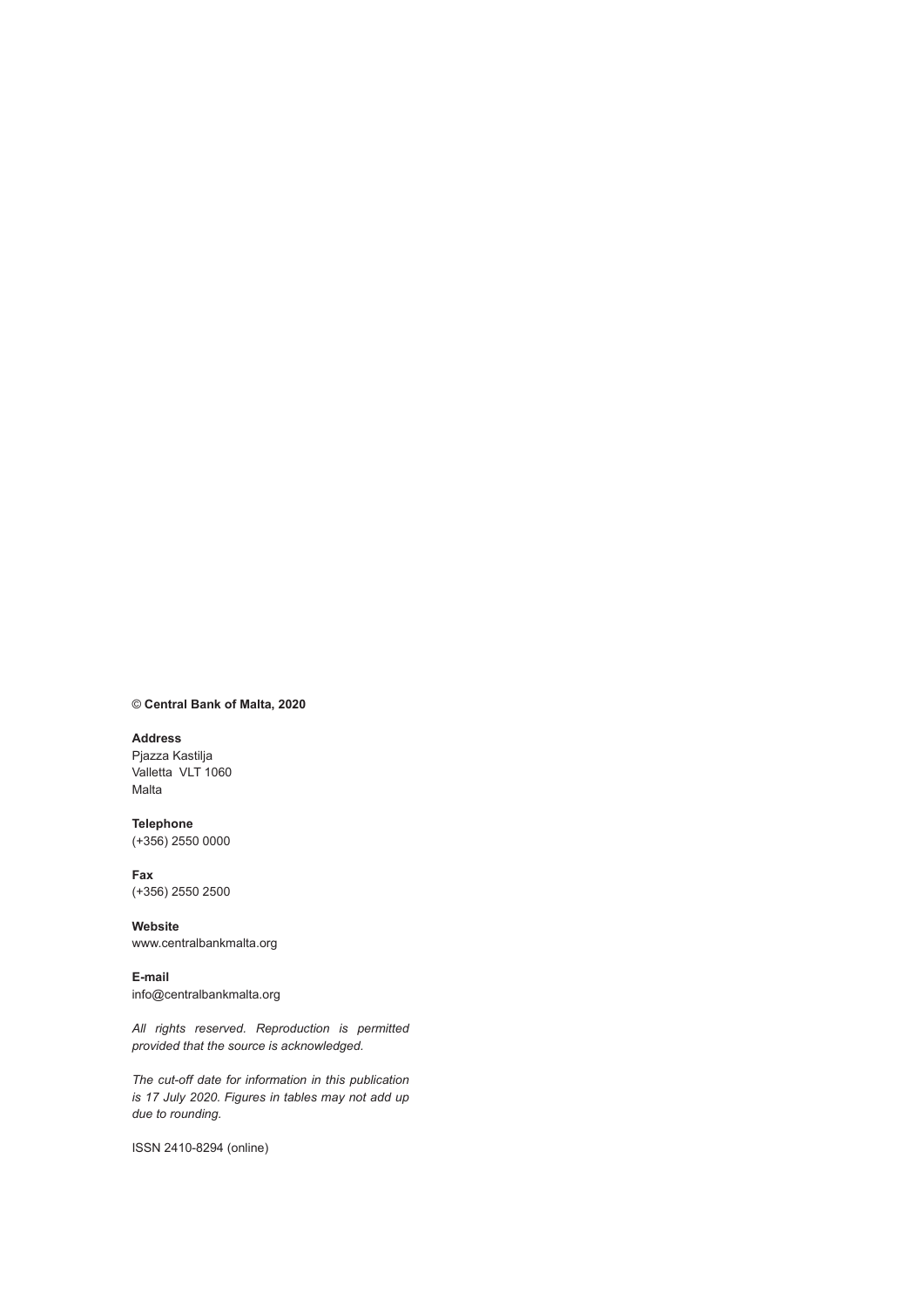# **ECONOMIC UPDATE 7/2020**

### **Summary1**

*In June, the Bank's Business Conditions' Index (BCI) fell slightly when compared with the previous month, suggesting that economic conditions may have reached their trough but remain significantly below their long-term average. The European Commission's Economic Sentiment Indicator (ESI) was virtually unchanged from the preceding month and remained well below its long-term average. Decreases in sentiment in services and industry were nearly offset by improvements in the retail sector and among consumers, with confidence in the latter returning above its histori*cal average. Sentiment in the construction sector also edged up marginally. In May, the volume *of retail trade and industrial production contracted again in annual terms, though by less when*  compared with April. Annual growth in development permits for both commercial and residential *purposes remained negative, though in level terms the latter was still above its historical average. The number of registered unemployed and the unemployment rate edged up, though they remain historically low. The annual inflation rate based on the Harmonised Index of Consumer Prices (HICP) eased to 0.9% in May, from 1.1% in April, while inflation based on the Retail Price Index (RPI) eased to 0.7%, from 0.8% in the previous month. Meanwhile, Maltese residents' deposits grew by an annual rate of 6.4% over the year to May, while annual growth in credit to Maltese residents reached 9.0%. In May, the deficit on the cash-based Consolidated Fund widened significantly compared with a year earlier, reflecting a significant increase in government expenditure and a large drop in revenue as a result of the impact of COVID-19.* 

#### **Central Bank's BCI2**

In June, the Bank's BCI fell to -3.1, a further drop from its updated value of -3.0 for May (see Chart 1). The BCI in June continued to signal significantly low levels of economic activity, reflecting the exceptional economic environment triggered by COVID-19. The June estimate was affected by strong negative outturns in almost all variables, in particular year-on-year falls in economic sentiment and government revenue, as well as higher unemployment. Overall business conditions were similar to those observed during 2009.



1 The cut-off date for information in this note is 17 July 2020. Most of the data reported in this issue of the *Economic Update* refer to May 2020, and thus reflect the impact of the relaxation of COVID-19 containment measures. On 4 May, non-essential shops could re-open, while restrictive measures for restaurants, cafés, beauticians and hairdressers were lifted on 22 May. Data for the BCI and the ESI are for June 2020. Hence, these may reflect the impact of the further lifting of restrictive measures that came into effect on 5 June. In part, these relate to the removal of the suspension of organised events, the re-opening of child care centres and English language schools, and allowing the gathering of up to 75 persons in public places. Tourism data for April and May have not been published by National Statistics Office (NSO) as airports and ports were closed since March.

2 The methodology underlying the BCI can be found [here](https://www.centralbankmalta.org/business-conditions-index). A zero value of the BCI is consistent with average business conditions, which in the case of Malta tends to be consistent with a real GDP growth rate of close to 4%. When the value of the BCI falls repeatedly below -1, economic activity would be significantly below normal. From June 2020, the BCI methodology was updated to include a new variable, monthly development permits.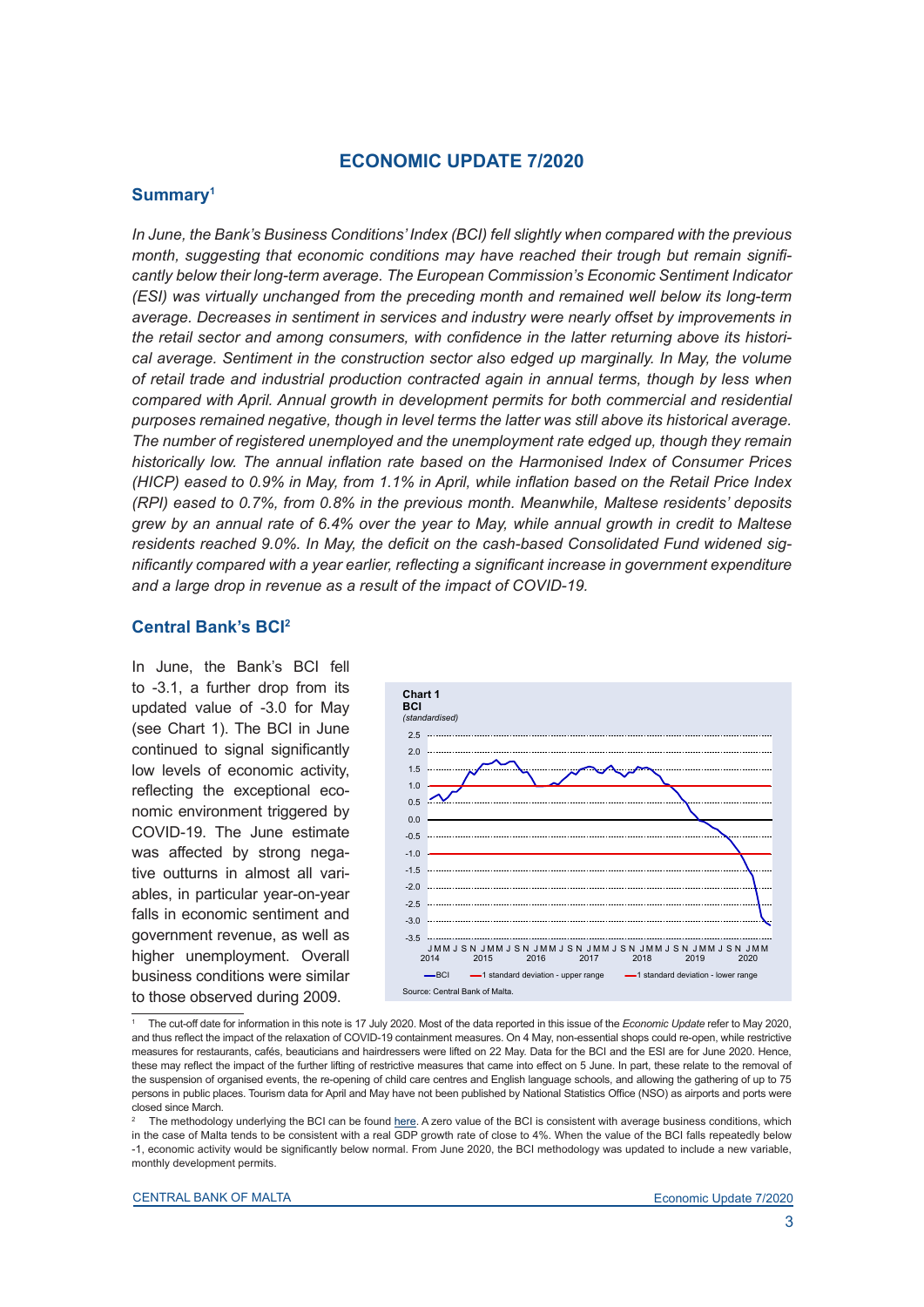## **Business and consumer confidence indicators**

In June, the ESI stood at 56.5, virtually unchanged from 56.6 in the preceding month, and well below the 102.5 recorded a year earlier (see Table 1).<sup>3,4</sup> The ESI also stood 19.2 points lower than that in the euro area.

The marginal month-on-month change in sentiment masked contrasting developments across sectors. Confidence in services and industry weakened somewhat. By contrast, confidence improved in the retail sector and, to a lesser extent, among consumers. Sentiment in the construction sector also edged up, though marginally.

Sentiment was negative in all sectors, with the lowest readings recorded in services and industry. However, in the case of consumers, sentiment is now above the historical average.

#### **Table 1**

#### **BUSINESS AND CONSUMER SURVEYS**

*Balances; percentage points; seasonally adjusted* 

|                                                       | 2018    | 2019    | 2020    |         |         |         |         |         |  |  |  |  |
|-------------------------------------------------------|---------|---------|---------|---------|---------|---------|---------|---------|--|--|--|--|
|                                                       |         |         | Jan.    | Feb.    | Mar.    | Apr.    | May     | June    |  |  |  |  |
| <b>ESI</b>                                            | 112.4   | 100.7   | 99.9    | 93.9    | 87.5    | 52.1    | 56.6    | 56.5    |  |  |  |  |
| Services confidence indicator                         | 34.6    | 20.7    | 7.9     | 11.4    | 0.4     | $-56.8$ | $-53.5$ | $-57.3$ |  |  |  |  |
| Business situation development over the past 3 months | 30.7    | 16.7    | $-3.8$  | 4.6     | $-0.3$  | $-59.8$ | $-66.3$ | $-77.4$ |  |  |  |  |
| Evolution of the demand over the past 3 months        | 35.8    | 21.5    | 3.8     | 7.9     | 11.4    | $-56.3$ | $-66.0$ | $-78.2$ |  |  |  |  |
| Expectation of the demand over the next 3 months      | 37.2    | 24.0    | 23.8    | 21.7    | $-9.9$  | $-54.1$ | $-28.3$ | $-16.3$ |  |  |  |  |
| Industrial confidence indicator                       | 6.9     | $-6.7$  | $-1.1$  | $-15.5$ | $-19.2$ | $-45.4$ | $-40.2$ | $-42.2$ |  |  |  |  |
| Assessment of order-book levels                       | $-1.5$  | $-23.0$ | $-19.1$ | $-20.2$ | $-14.7$ | $-56.1$ | $-76.0$ | $-76.9$ |  |  |  |  |
| Assessment of stocks of finished products             | 5.8     | 15.5    | 20.0    | 33.2    | 13.3    | 32.5    | 34.4    | 31.4    |  |  |  |  |
| Production expectations for the months ahead          | 27.9    | 18.4    | 35.8    | 6.9     | $-29.7$ | $-47.6$ | $-10.2$ | $-18.3$ |  |  |  |  |
| Retail trade confidence indicator                     | 8.2     | 4.2     | 0.0     | $-0.4$  | $-22.3$ | $-31.7$ | $-43.2$ | $-30.1$ |  |  |  |  |
| Business activity, past 3 months                      | 15.4    | 18.9    | 3.0     | 4.8     | 5.8     | 12.4    | $-21.1$ | $-28.1$ |  |  |  |  |
| Stocks of finished goods                              | 7.7     | 17.4    | 7.2     | 10.0    | 9.7     | 65.6    | 53.0    | 54.8    |  |  |  |  |
| Business activity, next 3 months                      | 17.0    | 11.1    | 4.1     | 4.1     | $-63.1$ | $-42.0$ | $-55.5$ | $-7.4$  |  |  |  |  |
| <b>Consumer confidence indicator</b>                  | 10.1    | 4.5     | 8.4     | 7.9     | 0.1     | $-15.8$ | $-11.3$ | $-6.9$  |  |  |  |  |
| Financial situation past 12 months                    | 16.9    | 11.3    | 13.4    | 11.6    | 13.8    | 6.2     | 0.8     | 0.8     |  |  |  |  |
| Financial situation next 12 months                    | 17.5    | 11.2    | 13.1    | 10.7    | 5.1     | $-14.5$ | $-5.7$  | $-2.1$  |  |  |  |  |
| Economic situation next 12 months                     | 28.9    | 20.9    | 18.0    | 19.8    | $-3.0$  | $-36.6$ | $-17.7$ | $-3.9$  |  |  |  |  |
| Major purchases next 12 months                        | $-22.6$ | $-25.1$ | $-10.9$ | $-10.4$ | $-15.5$ | $-18.4$ | $-22.5$ | $-22.4$ |  |  |  |  |
| <b>Construction confidence indicator</b>              | 21.3    | 26.2    | 7.9     | 8.3     | 14.3    | $-38.9$ | $-20.3$ | $-19.9$ |  |  |  |  |
| Evolution of your current overall order books         | 16.9    | 19.7    | 4.5     | 2.0     | 2.1     | $-38.1$ | $-13.0$ | $-18.8$ |  |  |  |  |
| Employment expectations over the next 3 months        | 25.7    | 32.6    | 11.3    | 14.5    | 26.5    | $-39.6$ | $-27.6$ | $-21.1$ |  |  |  |  |
| EEI                                                   | 114.1   | 101.2   | 100.2   | 102.7   | 90.0    | 56.2    | 71.8    | 71.0    |  |  |  |  |
| Industry                                              | 31.1    | 12.8    | 16.5    | 7.0     | $-16.7$ | $-61.2$ | $-18.9$ | $-40.3$ |  |  |  |  |
| Services                                              | 33.9    | 17.5    | 6.7     | 21.6    | 11.8    | $-33.0$ | $-16.6$ | $-16.8$ |  |  |  |  |
| Construction                                          | 25.7    | 32.6    | 11.3    | 14.5    | 26.5    | $-39.6$ | $-27.6$ | $-21.1$ |  |  |  |  |
| Retail                                                | 15.4    | 4.7     | 25.2    | 11.9    | $-8.6$  | $-14.2$ | $-15.5$ | $-3.3$  |  |  |  |  |
| Source: European Commission.                          |         |         |         |         |         |         |         |         |  |  |  |  |

<sup>3</sup> The ESI summarises developments in confidence in five surveyed sectors (industry, services, construction, retail and consumers). Weights are assigned as follows: industry 40%, services 30%, consumers 20%, construction 5% and retail trade 5%.

<sup>4</sup> Long-term averages are calculated over the entire period for which data are available. For the consumer and industrial confidence indicators, data became available in December 2002, while the services and construction confidence indicator data became available in May 2007 and May 2008, respectively. The long-term average of the retail confidence indicator is calculated as from May 2011, when it was first published. However, the long-term average of the ESI is computed from December 2002.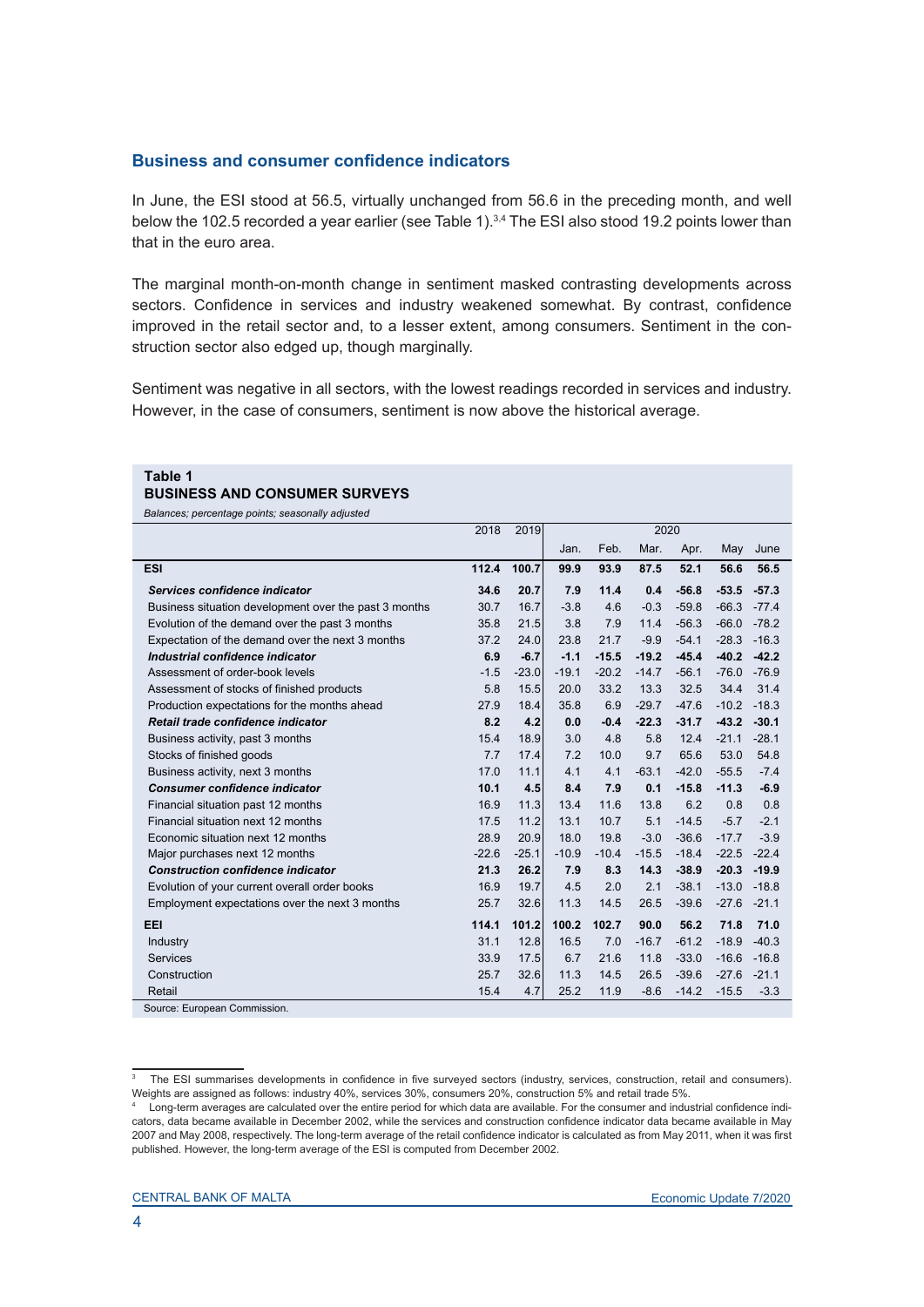Sentiment within the services sector fell to -57.3 in June, from -53.5 in the previous month, and remained below its long-term average of 21.1.5 Weaker sentiment reflected a significant decrease in firms' assessment of demand in recent months. Firms' assessment of the business situation also weakened considerably over the same period. By contrast, respondents' demand expectations for the next three months improved, though remaining negative. Additional survey data show that fewer firms anticipated falling prices in the months ahead.

In June, industrial confidence fell to -42.2, from -40.2 a month earlier.<sup>6</sup> The recent fall in sentiment was in large part driven by more negative firms' production expectations. Firms' assessment of order book levels also edged down marginally. Meanwhile, the share of participants reporting above normal stock levels decreased slightly relative to May. Supplementary data show that, on balance, a smaller share of respondents anticipated a fall in selling prices in the coming months.

By contrast, confidence within the retail sector improved significantly. It rose to -30.1 from -43.2 in the previous month.<sup>7</sup> Notwithstanding this increase, sentiment remained below its long-term average of 1.5. The recent rise in sentiment was entirely driven by retailers' expectations of business activity over the next three months. By contrast, their assessment of business activity in recent months weakened. At the same time, a marginally higher share of respondents reported above normal stock levels.<sup>8</sup> Additional survey data indicate that price expectations rose in the month under review.

Consumer confidence also edged up in June. It rose to -6.9, from -11.3 in May.<sup>9</sup> Following this increase, sentiment stood above its long-term average of -11.2. Higher sentiment was driven by significantly less negative expectations about the general economic situation and the financial situation. Meanwhile, consumers' assessment of the financial situation over the last 12 months remained broadly stable. Respondents' expectations about major purchases over subsequent months were also broadly unchanged over the month. Supplementary data show that a smaller share of consumers anticipated an increase in prices and in unemployment.

Confidence in the construction sector stood at -19.9, marginally up from -20.3 in the previous month. Notwithstanding this increase, sentiment remained below its long-term average of -11.7 in June.10 Compared to May, employment expectations were less negative. By contrast, a higher share of respondents reported falling orders in June. Additional survey data indicate that a smaller share of respondents expect a fall in prices over the next three months.

The European Commission's Employment Expectations Indicator (EEI) – which is a composite indicator of employment expectations in industry, services, retail trade and construction – edged

<sup>5</sup> The services confidence indicator is the arithmetic average of the seasonally-adjusted balances (in percentage points) of replies to survey questions relating to the business climate, the evolution of demand in the previous three months and demand expectations in the subsequent three months.

<sup>6</sup> The industrial confidence indicator is the arithmetic average of the seasonally-adjusted balances (in percentage points) of replies to a subset of survey questions relating to expectations about production over the subsequent three months, to current levels of order books and to stocks of finished goods.

<sup>7</sup> The retail confidence indicator is the arithmetic average of the seasonally-adjusted balances (in percentage points) of replies to survey questions relating to the present and future business situation and stock levels.

<sup>8</sup> Above normal stocks of finished goods have a negative effect on the overall indicator. Thus, a rise in the balance of firms reporting above normal stock levels has a negative effect on the overall indicator.

<sup>9</sup> The consumer confidence indicator is the arithmetic average of the seasonally-adjusted balances (in percentage points) of replies to a subset of survey questions relating to households' assessment and expectations of their financial situation, their expectations about the general economic situation and their intention to make major purchases over the subsequent 12 months. The computation of this indicator was changed as reflected in the [January 2019 release](https://ec.europa.eu/info/sites/info/files/esi_2019_01_en.pdf) of the European Commission.

<sup>10</sup> The construction confidence indicator is the arithmetic average of the seasonally-adjusted balances (in percentage points) of replies to two survey questions, namely those relating to order books and employment expectations over the subsequent three months.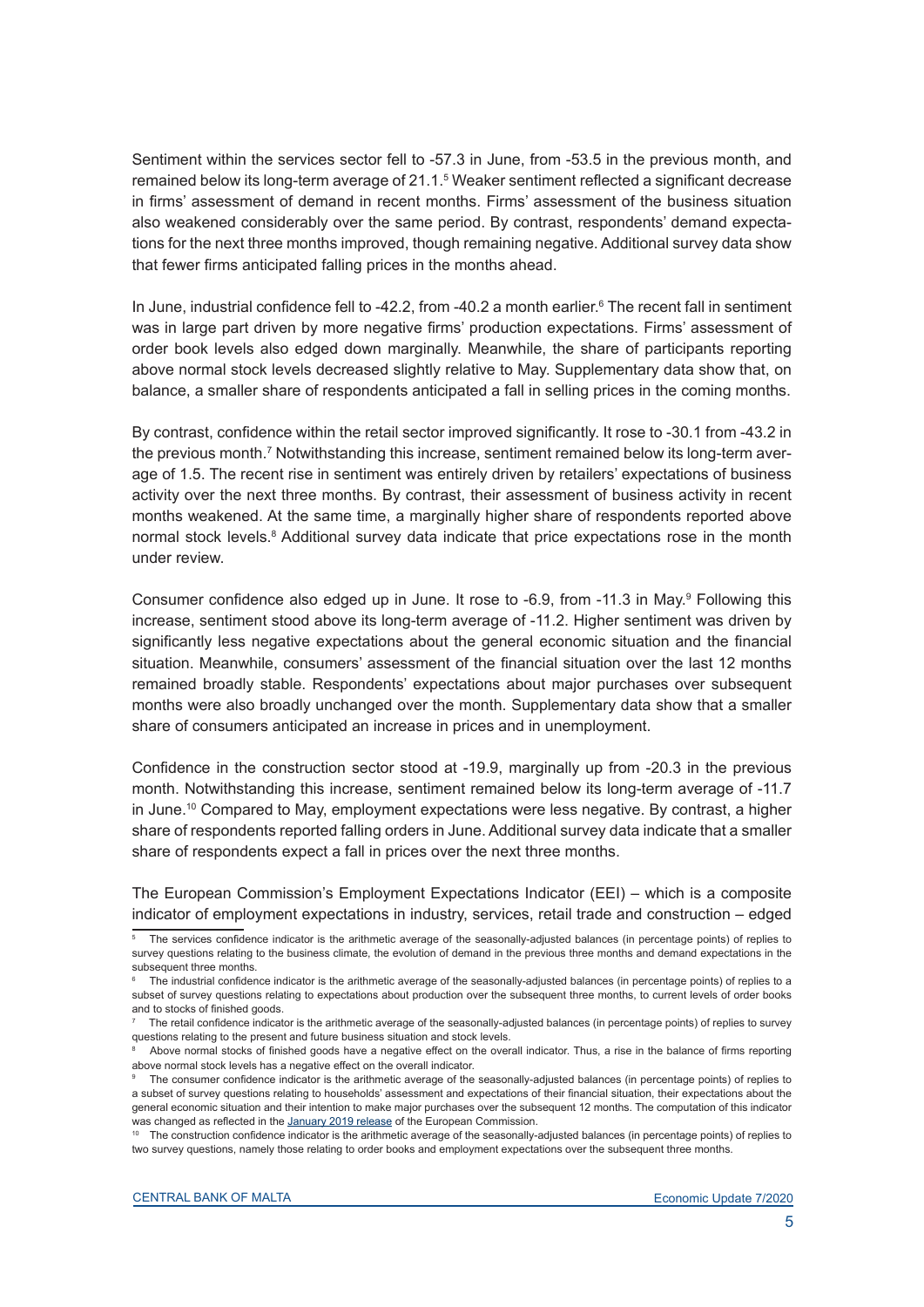down marginally in June.<sup>11</sup> The EEI stood at 71.0, marginally down from 71.8 in May, but remained well below its long-run average of around 100.0. Moreover, in June, Malta's EEI stood 11.8 points below the euro area average. Employment prospects weakened significantly in industry and, to a very small degree, in services. These developments offset improved expectations among retailers and, to a lesser extent, in construction. Nonetheless, employment expectations remained negative in all sectors surveyed.

In May, annual growth in the index of industrial production – which is a measure of economic activity in the quarrying, manufacturing and energy sectors – remained negative for the second consecutive month. The index fell by 4.6% in annual terms, following a contraction of 7.4% in April (see Table  $2)$ .<sup>12</sup> Although production fell in most sectors in annual terms, the strongest declines were registered among firms that produce beverages and food products, as well as those specialising in motor vehicles, trailers and semi-trailers. A marked decrease was also registered among firms in the "other manufacturing" sub-sector, which includes firms involved in the production of medical and dental instruments, toys and related products. A lower level of production was also recorded in firms involved in the repair and installation of machinery and equipment, in the production of rubber and plastic goods as well as computer, electronic and optical products. By contrast, firms involved in the manufacturing of pharmaceutical products

#### **Table 2 ACTIVITY INDICATORS**

|  |  | AVIIVII I INDIVATURU |
|--|--|----------------------|
|  |  |                      |

| Annual percentage changes               |        |        |         |                             |         |         |         |         |               |        |        |                |                    |           |                    |
|-----------------------------------------|--------|--------|---------|-----------------------------|---------|---------|---------|---------|---------------|--------|--------|----------------|--------------------|-----------|--------------------|
|                                         | 2018   | 2019   |         |                             |         | 2019    |         |         |               | 2020   |        |                |                    |           |                    |
|                                         |        |        | May     | June                        | July    | Aug.    | Sep.    | Oct.    | Nov. Dec.     |        | Jan.   | Feb.           | Mar <sup>(1)</sup> | Apr $(2)$ | $\text{May}^{(2)}$ |
| Industrial production                   | 1.3    | 1.4    | $-0.9$  | 0.4                         | 1.4     | 6.6     | 4.2     | 2.1     | $-2.1$        | 9.1    | 12.4   | 13.7           | 6.4                | $-7.4$    | $-4.6$             |
| <b>Commercial Permits</b>               | 14.5   | $-2.4$ | $-11.4$ | 19.9                        | $-0.3$  | $-12.9$ | $-10.8$ |         | $-7.4 - 12.8$ | $-8.1$ |        | $-24.2 - 31.9$ | $-56.8$            | $-8.2$    | $-25.2$            |
| <b>Residential Permits</b>              | 43.1   | $-3.1$ |         | $51.8 - 25.5 - 45.3 - 56.0$ |         |         | 11.0    | $-6.5$  | 12.3          | 34.4   |        | $22.2 - 23.3$  | $-19.6$            | $-73.3$   | $-53.6$            |
| <b>Retail trade</b>                     | 0.6    | 4.5    | 0.6     | 5.2                         | 5.1     | 5.1     | 8.1     | 4.5     | 3.8           | 4.8    | 4.6    | 8.1            | $-0.3$             | $-24.0$   | $-10.9$            |
| Number of tourist arrivals              | 14.3   | 5.9    | 2.0     | 8.0                         | 5.2     | 7.2     | 5.5     | 6.2     | 9.1           | 19.3   | 16.8   | 16.5           | $-56.5$            |           |                    |
| Number of nights stayed                 | 12.5   | 4.1    | $-3.6$  | 5.1                         | 1.6     | 5.8     | 2.1     | 6.5     | 9.0           | 15.1   | 3.5    | 10.1           | $-60.2$            |           | -                  |
| Rented accommodation                    | 10.7   | 4.6    | $-5.0$  | 6.7                         | $-1.7$  | 7.4     | 2.8     | 12.1    | 9.6           | 13.9   | 7.7    | 11.1           | $-62.2$            |           |                    |
| Collective <sup>(3)</sup>               | 7.1    | $-0.1$ | $-10.3$ | 2.0                         | $-2.9$  | 3.2     | 4.5     | 4.2     | 2.9           | 9.9    | 11.0   | 14.9           | $-61.7$            |           |                    |
| Other rented $(4)$                      | 18.0   | 13.5   | 6.3     | 15.3                        | 0.0     | 13.0    | 0.3     | 28.5    | 26.6          | 19.7   | 1.0    | 3.1            | $-63.5$            |           |                    |
| Non-rented accommodation <sup>(5)</sup> | 22.7   | 1.6    | 5.2     | $-3.9$                      | 21.6    | $-2.0$  | $-3.8$  | $-19.8$ | 6.3           | 20.8   | $-8.3$ | 3.9            | $-47.7$            |           |                    |
| <b>Tourist expenditure</b>              | 8.0    | 5.7    | 3.3     | 10.7                        | 1.8     | 2.8     | 5.9     | 7.1     | 10.3          | 25.4   | 11.2   | 22.0           | $-62.6$            |           |                    |
| Package expenditure                     | 16.6   | $-8.2$ | $-19.2$ | 6.4                         | $-20.0$ | $-10.1$ | $-1.8$  | $-6.2$  | 4.9           | 7.9    | $-7.8$ | 25.8           | $-69.8$            |           |                    |
| Non-package expenditure                 | 13.3   | 17.1   | 23.8    | 17.1                        | 21.4    | 15.1    | 18.4    | 14.8    | 13.5          | 41.3   | 33.1   | 22.8           | $-58.8$            |           |                    |
| Other                                   | $-2.2$ | 5.9    | 3.4     | 7.8                         | 3.8     | 0.9     | $-0.1$  | 11.1    | 10.8          | 22.0   | 4.7    | 19.1           | $-60.2$            |           |                    |

Sources: National Statistics Office; Eurostat.

<sup>(1)</sup> Tourism data for March 2020 should be interpreted in the context of the unprecedented containment measures and travel restrictions introduced in response to COVID-19.

 $(2)$  As a result of the COVID-19 situation, it was not possible for the NSO to issue the April and May 2020 news releases for Inbound Tourism

<sup>(3)</sup> Collective accommodation comprises hotels, guesthouses, hostels, tourist villages, holiday complex, bed & breakfast and campsites.

<sup>(4)</sup> Other rented accommodation comprises holiday furnished premises (farmhouses, flats and villas), host families, marinas, paid-convents, rented yachts and student dormitories.

<sup>(5)</sup> Non-rented accommodation includes own private residence, staying with friends or relatives and other private accommodation (e.g. free-convents or timeshare).

<sup>11</sup> The EEI is based on question 7 of the industry survey, question 5 of the services and retail trade surveys and question 4 of the construction survey, which gauge the respondent firms' expectations as regards changes in their total employment over the next three months. Before being summarised in one composite indicator, each balance series is weighted on the basis of the respective sector's importance in overall employment. The weights are applied to the four balance series expressed in standardised form. Further information on the compilation of the EEI is available in: European Commission. (2020), The Joint Harmonised EU Programme of Business and Consumer Surveys User Guide.

<sup>&</sup>lt;sup>12</sup> The annual growth rates of the overall industrial production index are based on working-day adjusted data. Unadjusted data, however, are used for the components.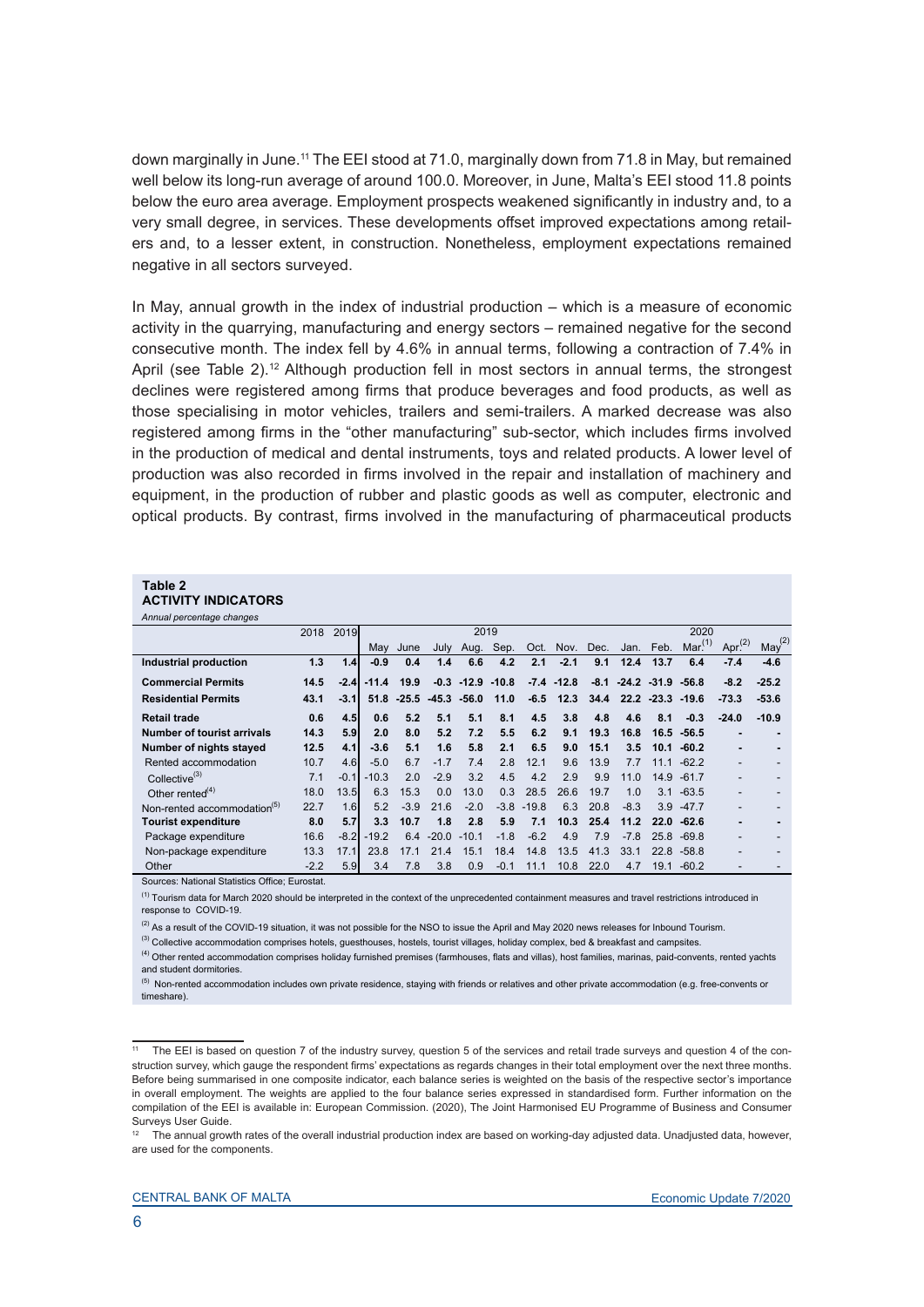and in printing and reproduction of recorded media registered higher levels of production. Production in the energy sector decreased.

In May, annual growth in development permits for both commercial and residential purposes continued to decrease in annual terms. Commercial permits fell by an annual rate of -25.2%, while those for residential purposes declined by -53.6%. The number of residential permits, however, remained above its historical average.

The volume of retail trade, which is a short-term indicator of final domestic demand, contracted for the third consecutive time in May, though at a slower pace than that recorded in the previous month. It declined by an annual rate of -10.9%, following a fall of 24.0% in April.

Customs data show that the merchandise trade deficit stood at €291.5 million in May, up from €237.0 million a year earlier. The larger deficit reflected a €122.7 million fall in exports, which was partly offset by a contraction of €68.2 million in imports (see Chart 2). Lower exports were mainly due to a drop in re-exports of fuel, pharmaceutical products, electrical machinery and aircraft parts, which more than outweighed a rise in exports of printed material and organic chemicals. The decline in imports was mainly on account of a drop in the fuel import bill, imports of machinery and mechanical appliances and vehicles as well as a decline in registration of aircraft. Together these offset an increase in registration of sea vessels and in clothing imports.

In the first five months of the year, the visible trade gap narrowed to €1,010.4 million down from €1,757.2 million in the corresponding period of 2019 (see Chart 3).



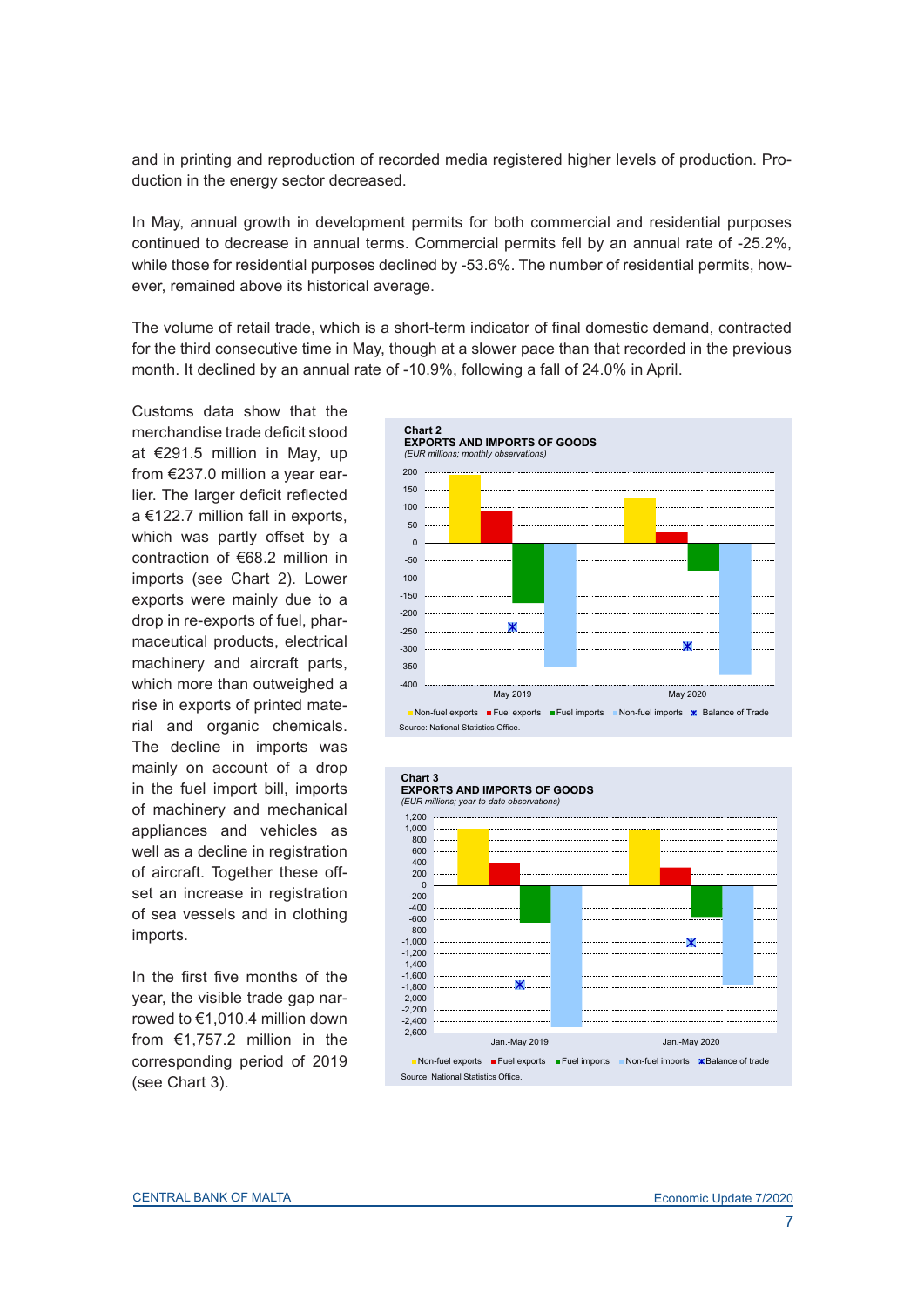#### **Labour market**

Jobsplus data show that the number of persons on the unemployment register stood at 4,409 in May, up from 3,979 in April and 1,669 a year earlier (see Chart 4).

The seasonally-adjusted unemployment rate stood at 4.2% in May, higher than the 4.1% registered in the previous month and the rate of 3.4% in the same month of the preceding year.



# **BOX 1: GAINFULLY OCCUPIED POPULATION**

Jobsplus records show that in December 2019, the gainfully occupied population – defined as all persons in full-time employment – rose by 6.3% on a year earlier to 225,703 persons (see Chart 5 and Table 3). Annual growth was faster than the 5.9% registered in the preceding month, but lower than the 7.4% observed a year earlier.

As in recent months, growth in employment



continued to be mainly driven by the private sector (see Table 3).

The number of full-timers in the private sector went up by 12,249, or 7.4%, compared with December 2018. Employment growth in this sector continued to be driven by market services, where the number of full-time job holders increased by 9,493, or 7.4% in annual terms. This increase was distributed among all major sectors within this category.

The sector incorporating real estate, professional and administrative activities registered the largest absolute increase. Employed persons in this sector went up by 3,720 in the year to December and accounted for almost 40% of the overall rise in private market services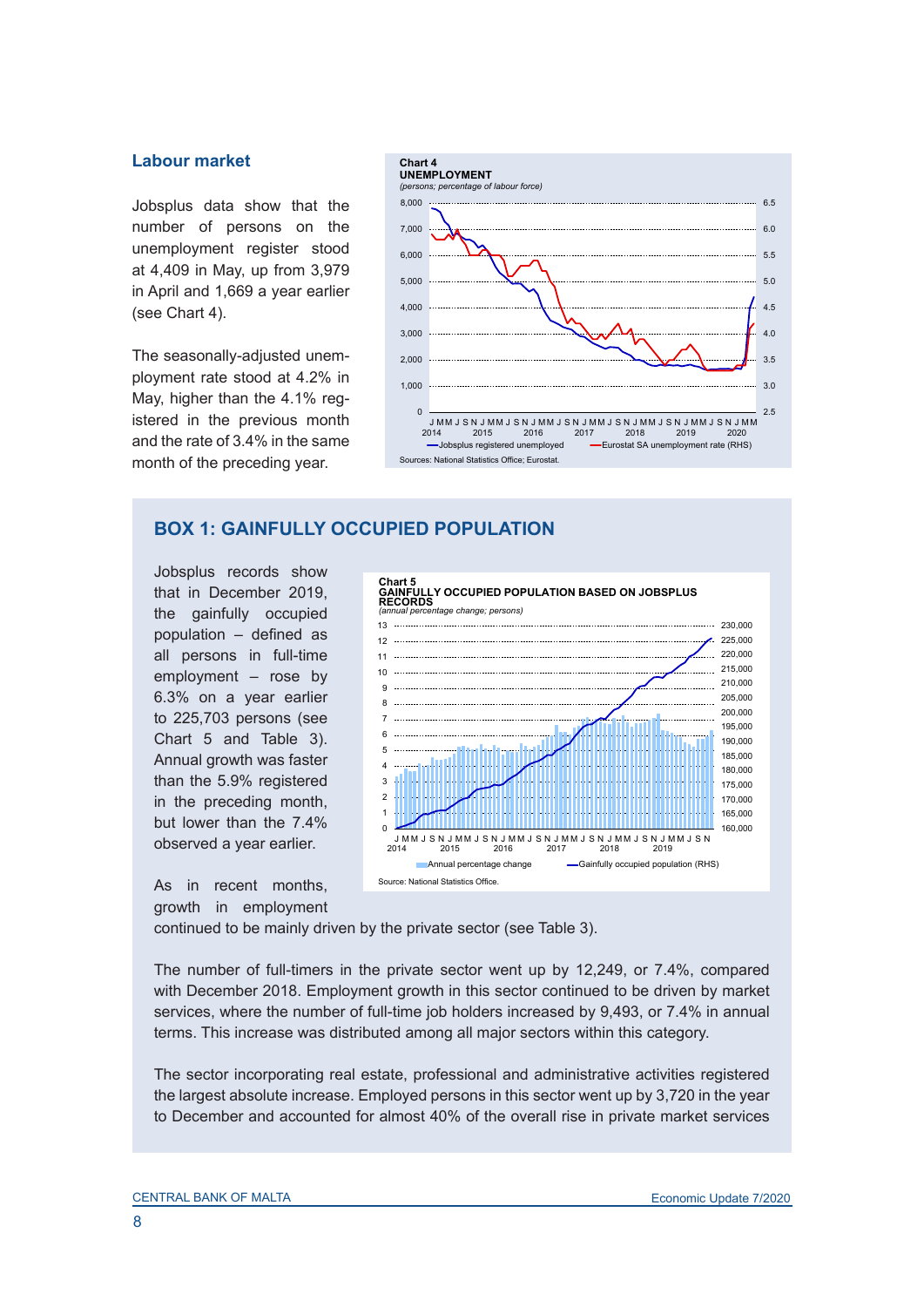employment. Employment also rose strongly in accommodation and food services activities – by 1,264 persons. The number of persons employed in "other services" rose by 1,029, mostly reflecting increased employment in the health and residential care sector. Meanwhile, 984 additional persons were recruited in the arts, entertainment and recreation sector.

The number of persons employed in direct production rose by 2,756, or 7.7% on a year earlier. Growth was mainly recorded in the construction sector, although employment in manufacturing also increased.

Public sector employment rose by 1,086, or 2.3%, on a year earlier. Employment increased mostly in public administration and defence, and in the health and education sectors. Nevertheless, the share of public sector employment in the total gainfully occupied population edged down to 21.6%, from 22.5% a year earlier.

#### **Table 3** *Persons; annual percentage changes* **LABOUR MARKET INDICATORS BASED ON JOBSPLUS RECORDS**

|                                           | 2018     | 2019     | Annual change        |        |
|-------------------------------------------|----------|----------|----------------------|--------|
|                                           | December | December | Number of<br>persons | $\%$   |
| Labour supply                             | 214,133  | 227,345  | 13,212               | 6.2    |
| Gainfully occupied <sup>(1)</sup>         | 212.368  | 225,703  | 13.335               | 6.3    |
| Registered unemployed                     | 1,765    | 1,642    | $-123$               | $-7.0$ |
| Unemployment rate (%)                     | 0.8      | 0.7      |                      |        |
| <b>Private sector</b>                     | 164.681  | 176,930  | 12,249               | 7.4    |
| Direct production <sup>(2)</sup>          | 35.934   | 38,690   | 2.756                | 7.7    |
| Of which:                                 |          |          |                      |        |
| Manufacturing                             | 21,546   | 21,904   | 358                  | 1.7    |
| Construction                              | 11.520   | 13.689   | 2,169                | 18.8   |
| <b>Market services</b>                    | 128,747  | 138,240  | 9,493                | 7.4    |
| Wholesale and retail trade                | 27.320   | 28.034   | 714                  | 2.6    |
| Transportation and storage                | 9.410    | 10,038   | 628                  | 6.7    |
| Accommodation and food service activities | 14,235   | 15,499   | 1,264                | 8.9    |
| Information and communication             | 7.157    | 7.482    | 325                  | 4.5    |
| Financial and insurance activities        | 10.144   | 10.580   | 436                  | 4.3    |
| Real estate, professional and             | 33,581   | 37,301   | 3,720                | 11.1   |
| administrative activities <sup>(3)</sup>  |          |          |                      |        |
| Arts, entertainment and recreation        | 9,417    | 10,401   | 984                  | 10.4   |
| Education                                 | 5,779    | 6,172    | 393                  | 6.8    |
| Other                                     | 11,704   | 12,733   | 1,029                | 8.8    |
| <b>Public sector</b>                      | 47,687   | 48,773   | 1,086                | 2.3    |

Source: National Statistics Office.

 $(1)$  This category measures full-time employment.

 $(2)$  This includes employment in agriculture, fishing, mining and quarrying, manufacturing, electricity, gas and water supply, and construction.

<sup>(3)</sup> This includes employment in real estate activities, professional, scientific and technical activities, and administrative and support service activities.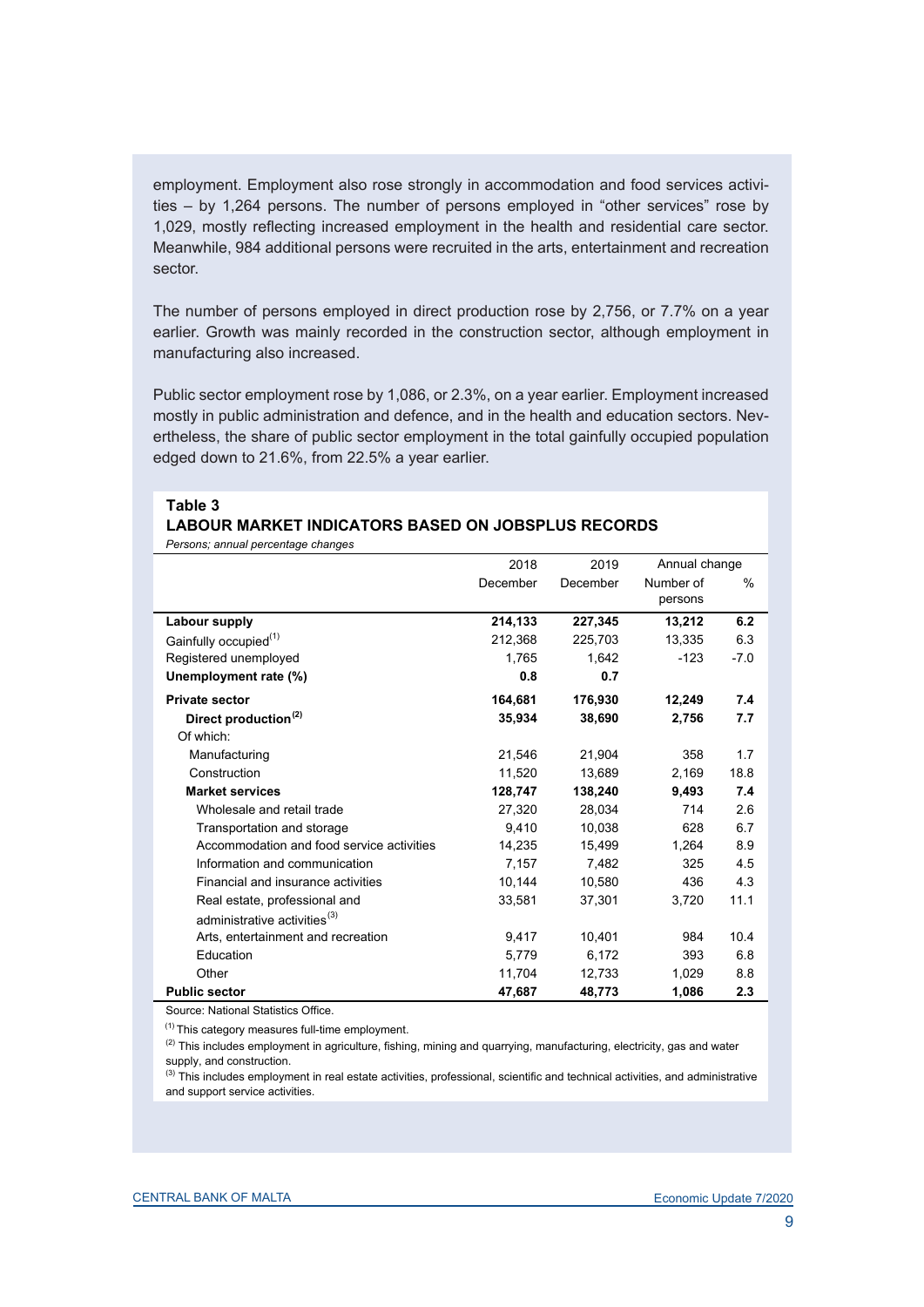#### **Prices, costs and competitiveness**

Annual HICP inflation decelerated to 0.9% in May, from 1.1% in the previous month (see Chart 6). Services inflation declined marginally, particularly due to a fall in communication prices as well as other miscellaneous services.

While energy inflation remained unchanged from April, food inflation fell significantly, reflecting slower growth in the prices of both unprocessed and processed food.



Meanwhile, prices for non-energy industrial goods continued to contract, in line with the recent trend of weak international price pressures, albeit at a marginally slower pace when compared with the previous month.

Annual RPI inflation also signalled an easing of consumer price pressures during May, falling to 0.7% from 0.8% in April (see Chart 6).13 Similar to the HICP, this drop mainly reflected the sharp deceleration in food prices. The contribution of the remaining categories was broadly unchanged.

Producer output inflation, measured by the producer price index, fell to 0.3% in May, following growth of 0.6% in April.14 This mainly reflected developments in prices of intermediate goods, which contracted at an increased pace as well as prices of capital goods which rose at a slower pace. This offset an increase in consumer goods inflation compared to the previous month, while energy inflation remained nil.

Malta's nominal harmonised competitiveness indicator (HCI) increased by 0.9% in the year to May.15 This suggests a slight deterioration in the country's international competitiveness on account of movements in the euro exchange rate against currencies of trading partners. The real HCI, which also takes into account relative price changes, rose by 1.0%, suggesting that unfavourable developments in relative prices vis-à-vis trading partners amplified the impact of unfavourable exchange rate movements.

The RPI and the HICP both measure changes in consumer prices but through different methodologies. The HICP index weights are based on total expenditure in Malta, including that by tourists. In contrast, RPI weights only take into account expenditure by Maltese households.

The Industrial Producer Price Index measures the prices of goods at the factory gate and is commonly used to monitor inflationary pressures at the production stage.

HCIs act as an effective exchange rate measure for countries operating within the euro area monetary union. The nominal HCI tracks movements in the euro exchange rate against the currencies of Malta's main trading partners, weighted according to the direction of trade in manufactured goods. On top of this, the real HCI also takes into account the relative inflation rate of Malta vis-à-vis its main trading partners. A higher (or lower) score in the HCI indicates a deterioration (or improvement) in Malta's international price competitiveness.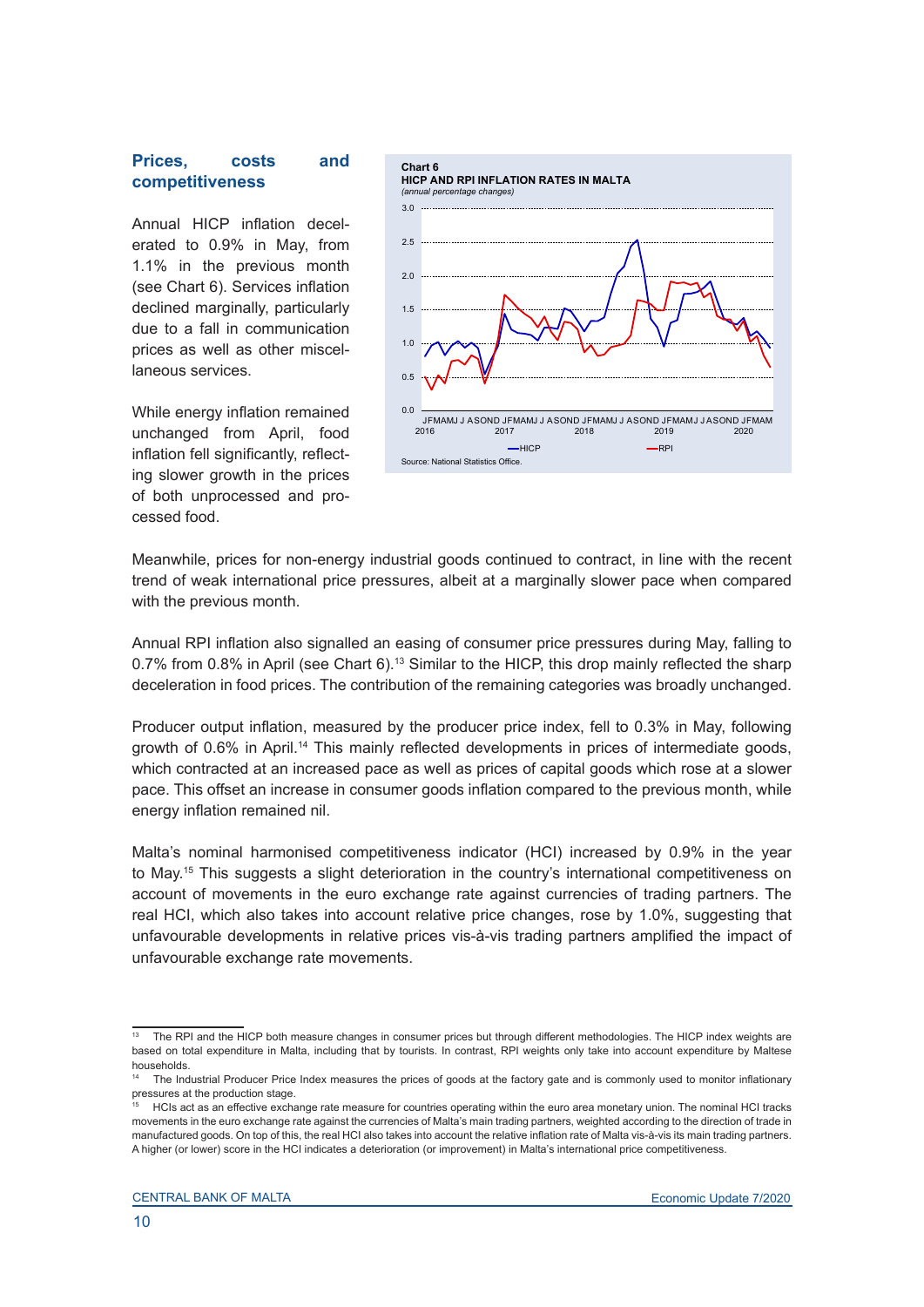# **Public finance**

In May 2020, the Consolidated Fund recorded a deficit of €66.3 million, a rise of €142.8 million when compared with the deficit registered in May 2019. This was a result of a significant rise in government expenditure, coupled with a large drop in revenue (see Table 4). Consequently, the primary balance registered a deficit of €54.3 million, a deterioration of €141.1 million when compared with the €86.8 million primary surplus registered a year earlier. These developments reflect the slowdown in economic activity due to the worldwide spread of COVID-19, and government support measures to mitigate the economic effects of this pandemic.

Government revenue declined by €90.3 million or 21.9% due to a drop in tax revenue, which was negatively impacted by the postponement of the collection of provisional tax, VAT and social security contributions for both self-employed and employers, as well as the decline in economic activity. Meanwhile, non-tax revenue increased by €21.5 million, on account of higher receipts from fees of office.

Government expenditure increased by €52.6 million, or 15.7% when compared with May 2019. Recurrent expenditure increased marginally by €0.8 million, or 0.3% in annual terms. However, capital spending increased by €51.8 million, or 141.5%, due to a higher subvention to Malta Enterprise, mainly to cover the COVID-19 Wage Supplement Scheme.

| LUI\ IIIIIIUIIS                              |          |          |       |         |          |         |
|----------------------------------------------|----------|----------|-------|---------|----------|---------|
|                                              | 2019     | 2020     | 2019  | 2020    |          | Change  |
|                                              | Jan.-May | Jan.-May | May   | May     | Amount   | %       |
| <b>Revenue</b>                               | 1,710.5  | 1,409.7  | 411.2 | 321.0   | $-90.3$  | $-21.9$ |
| Direct tax                                   | 856.8    | 682.1    | 191.9 | 138.7   | $-53.2$  | $-27.7$ |
| Income tax                                   | 581.5    | 438.7    | 127.0 | 93.3    | $-33.7$  | $-26.5$ |
| Social security contributions <sup>(1)</sup> | 275.3    | 243.3    | 64.9  | 45.4    | $-19.5$  | $-30.0$ |
| <b>Indirect tax</b>                          | 694.7    | 554.8    | 199.7 | 141.1   | $-58.5$  | $-29.3$ |
| Value Added Tax                              | 404.7    | 334.0    | 137.6 | 98.8    | $-38.8$  | $-28.2$ |
| Customs and excise duties                    | 125.0    | 95.0     | 27.0  | 21.0    | $-6.0$   | $-22.2$ |
| Licences, taxes and fines                    | 164.9    | 125.8    | 35.1  | 21.3    | $-13.8$  | $-39.2$ |
| Non-tax $^{(2)}$                             | 159.1    | 172.8    | 19.7  | 41.2    | 21.5     | 109.3   |
| <b>Expenditure</b>                           | 1,777.9  | 2,083.2  | 334.6 | 387.2   | 52.6     | 15.7    |
| <b>Recurrent</b>                             | 1,597.0  | 1,773.0  | 298.1 | 298.9   | 0.8      | 0.3     |
| Personal emoluments                          | 364.9    | 373.5    | 69.8  | 73.7    | 3.9      | 5.6     |
| Operational and maintenance                  | 91.1     | 81.4     | 17.4  | 13.4    | $-4.0$   | $-22.8$ |
| Programmes and initiatives <sup>(1)</sup>    | 867.8    | 995.9    | 158.7 | 157.0   | $-1.7$   | $-1.1$  |
| Contributions to entities                    | 196.8    | 248.5    | 41.9  | 42.7    | 0.8      | 1.9     |
| Interest payments                            | 76.4     | 73.7     | 10.2  | 12.0    | 1.8      | 17.2    |
| Capital                                      | 181.0    | 310.2    | 36.6  | 88.4    | 51.8     | 141.5   |
| Primary balance <sup>(3)</sup>               | 9.0      | $-599.7$ | 86.8  | $-54.3$ | $-141.1$ |         |
| <b>Consolidated Fund balance</b>             | $-67.4$  | $-673.4$ | 76.6  | $-66.3$ | $-142.8$ |         |

### **Table 4 CONSOLIDATED FUND BALANCE**

*EUR millions*

Source: National Statistics Office.

(1) Government contributions to the social security account in terms of the Social Security Act 1987 are netted out from both revenue and expenditure.

<sup>(2)</sup> Includes grants but excludes proceeds from sale of assets, sinking funds of converted loans and borrowings.

(3) Revenue less expenditure excluding interest payments.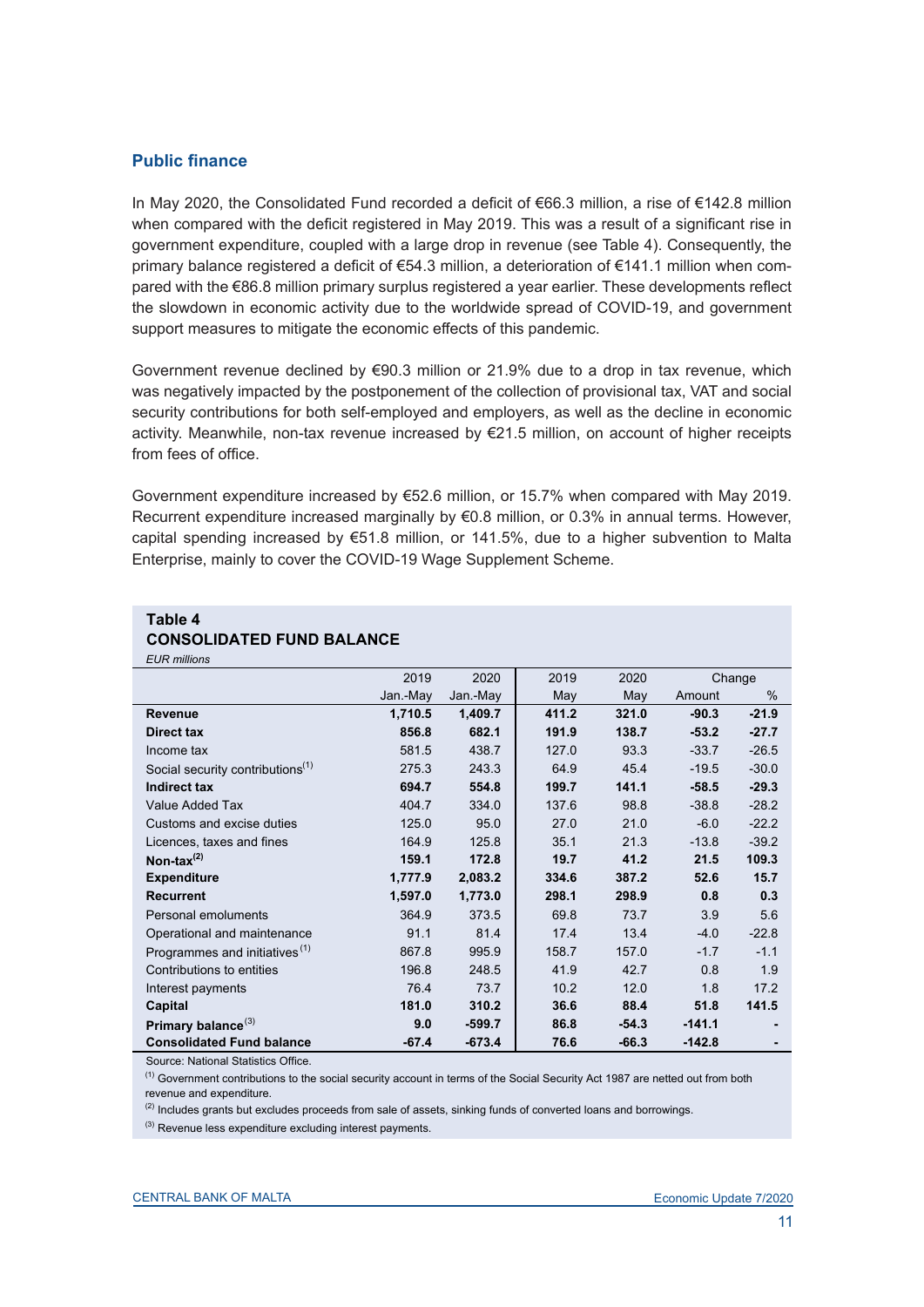In May 2020, the total stock of government debt amounted to €6,388.2 million, an increase of €451.8 million when compared with a month earlier (see Chart 7), reflecting new issues of Malta Government stocks as well as a rise in Treasury bills outstanding to finance the fiscal deficit.

### **Deposits, credit and financial markets**

In May, residents' deposits held with monetary financial institutions (MFI) and forming part of broad money (M3) expanded at an annual rate of 6.4%, after growing by 7.6% in April (see Chart 8). The slower growth possibly reflects an increase in consumption following the easing of containment measures related to COVID-19, which had induced an element of forced savings while non-essential shops were closed.

Overnight deposits remained the largest component of residents' M3 deposits, comprising over 85% of their M3 balances. This deposit category – which is the most liquid – grew by 8.2% in the year to May. Meanwhile, time deposits with a maturity of up to two years – the second largest deposit category – fell by 3.8% in annual terms, following a contraction of 3.3% in the year to April.

Credit to Maltese residents grew at an annual rate of 9.0% in May, up from 7.5% a month earlier (see Chart 9). Annual growth in credit to general





#### **Chart 9 CREDIT TO RESIDENTS OF MALTA**<br>(annual percentage changes) *(annual percentage changes)*

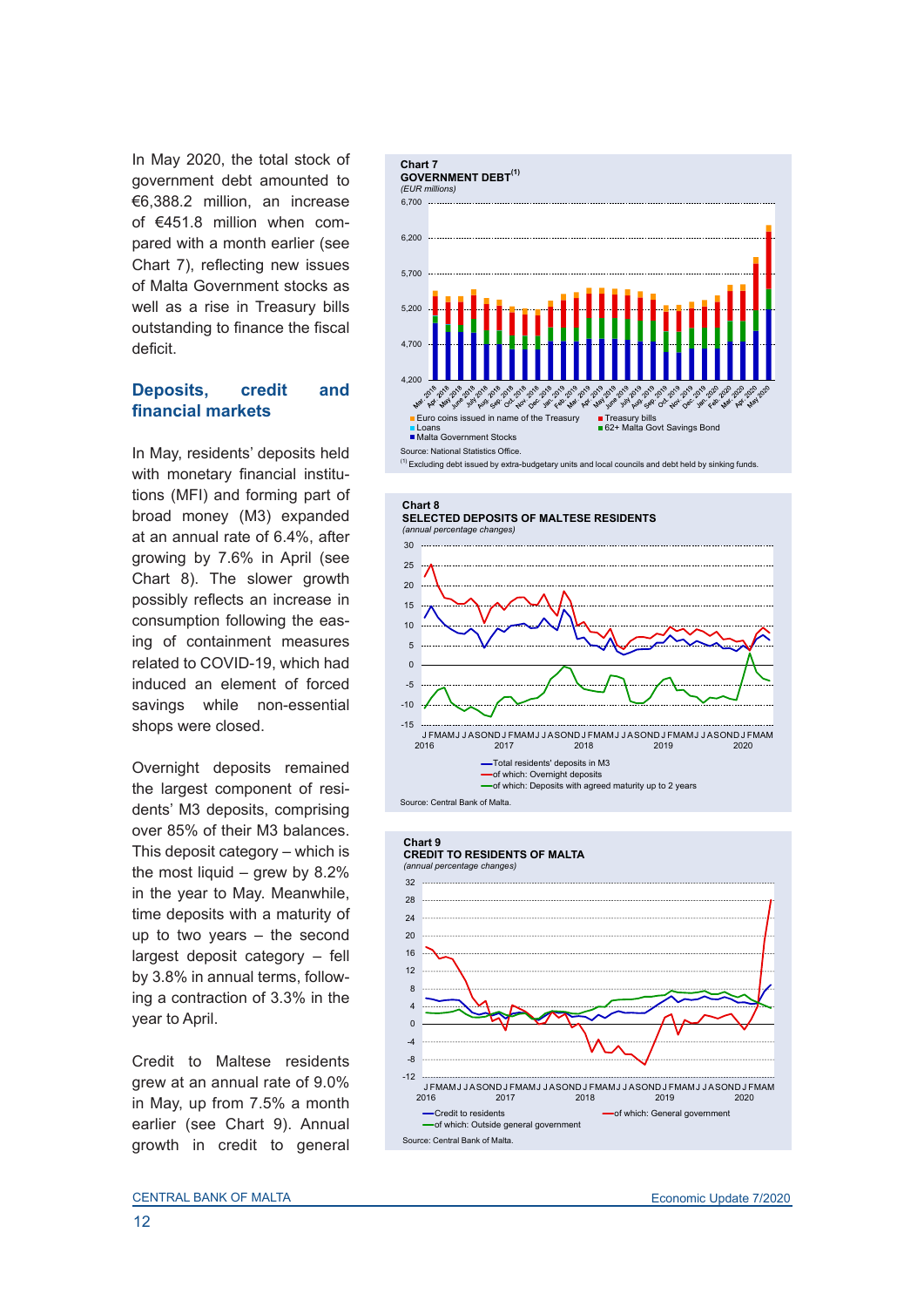government rose sharply, reaching 28.2% in May, following an increase of 18.8% a month earlier. Meanwhile, credit outside general government grew by 3.7%, down from 4.3% in April.

The annual rate of change in loans to non-financial corporations accelerated to 4.7% from 2.6% in April (see Chart 10). These developments reflect a significant outturn in growth in loans to the construction and real estate sector, as well as growth in the transportation and storage sector. Moreover, credit to wholesale and retail trade sectors declined at a slower annual pace when compared with April. Meanwhile, the annual rate of change of loans to households eased to 6.7%, from 7.9% in April, driven by slower growth in mortgage loans and a contraction in consumer credit and other lending.

As regards interest rates, the composite interest rate paid by MFIs on Maltese residents' outstanding deposits remained broadly unchanged in May, at





0.26%. The composite rate charged on outstanding loans was also stable at 3.43% compared with April. Hence, the spread between the two rates remained constant at 317 basis points.

In the capital market, the secondary market yield on 10-year Maltese Government bonds rose by 3 basis points, to 0.73% at the end of June (see Chart 11). The Malta Stock Exchange (MSE) Equity Price Index rose by 1.7% during the same period. Similar movements were recorded in the MSE Total Return Index, which accounts for dividends as well as changes in equity prices.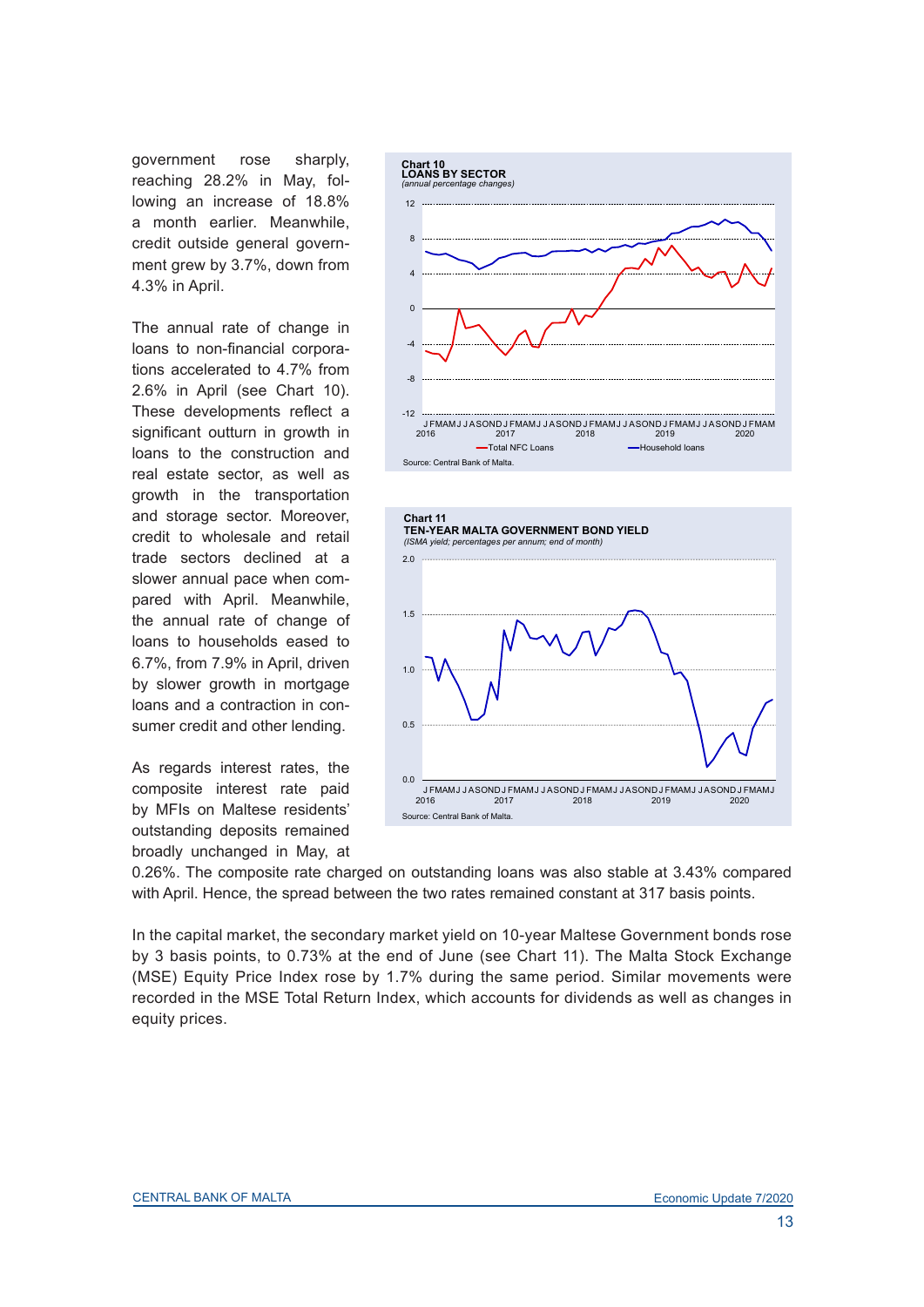# **BOX 2: LIQUIDITY SUPPORT MEASURES RELATED TO COVID-19**

In response to the outbreak of COVID-19 and the subsequent containment measures, a number of businesses and households were faced with liquidity challenges, and thus applied with MFIs in Malta for a moratorium on loan repayments (see Table 5).<sup>1</sup>

As at end May, there were over 8,800 loans subject to a moratorium on repayments. The total value of loans subject to a moratorium stood at €1.6 billion, or 13.9% of total outstanding loans to Maltese residents. This is a relatively small increase when compared with April, when 11.3% of total loans were subject to a moratorium, indicating that liquidity needs may have started to stabilise in May.

The largest number of loans covered by moratoria was held by households, with this sector accounting for around three-fourths of the total volume of loans subject to a moratorium. Maltese households held €610.0 million, or 39.3% of the total value of loans subject to a moratorium, though covered amounts represented only 10.0% of outstanding household loans. This was followed by the real estate sector, which held €258.9 million in loans subject to a moratorium, or around 16.7% of all loans subject to a moratorium and equivalent to almost a third of this sector's outstanding loans. Another sector that benefited extensively from the moratorium is the sector comprising accommodation and food

#### **Table 5**

### **LOANS SUBJECT TO MORATORIUM – AS AT END MAY 2020**

*(number of loans; EUR millions; percentage)*

|                                                                          | Volume of<br>loans <sup>(1)</sup> | Outstanding<br>amounts <sup>(2)</sup> | Share in sector's<br>outstanding<br>loans <sup>(3)</sup> |
|--------------------------------------------------------------------------|-----------------------------------|---------------------------------------|----------------------------------------------------------|
| Households                                                               | 6,961                             | 610.0                                 | 10.0                                                     |
| Manufacturing                                                            | 135                               | 44.4                                  | 21.3                                                     |
| Construction                                                             | 93                                | 33.6                                  | 5.5                                                      |
| Wholesale and retail trade; repair of motor<br>vehicles and motor cycles | 430                               | 74.1                                  | 11.1                                                     |
| Transportation and storage and information<br>and communication          | 85                                | 62.7                                  | 23.8                                                     |
| Accommodation and food service activities                                | 348                               | 193.9                                 | 45.1                                                     |
| Real estate activities                                                   | 384                               | 258.9                                 | 27.1                                                     |
| Other $(4)$                                                              | 408                               | 272.9                                 | 14.4                                                     |
| Total                                                                    | 8,844                             | 1.550.5                               | 13.9                                                     |

Source: Central Bank of Malta.

 $(1)$  The number of loans subject to moratorium.

 $(2)$  Outstanding amounts of loans subject to moratorium as at end of month, in EUR millions.

 $(3)$  The percentage of loans subject to moratorium in total outstanding loans held by the sector as at end of month.

(4) Includes loans to agriculture and fishing, mining and quarrying, public administration, education, health and social work, financial and insurance activities (including interbank loans), professional, scientific and technical activities, administrative and support service activities, arts, entertainment and recreation, other services activities and extraterritorial bodies & organisations, and the electricity, gas & water supply sector.

1 The loans subject to moratorium include both pre and post the Legal Notice 142 of 2020 on the Moratorium on Credit Facilities Regulations in Exceptional Circumstances (see [http://www.justiceservices.gov.mt/DownloadDocument.](http://www.justiceservices.gov.mt/DownloadDocument.aspx?app=lp&itemid=30087&l=1) [aspx?app=lp&itemid=30087&l=1](http://www.justiceservices.gov.mt/DownloadDocument.aspx?app=lp&itemid=30087&l=1)) and Central Bank of Malta Directive No. 18. The latter entered into force on 13 April 2020. A number of banks had already started to provide moratorium facilities voluntarily in March 2020.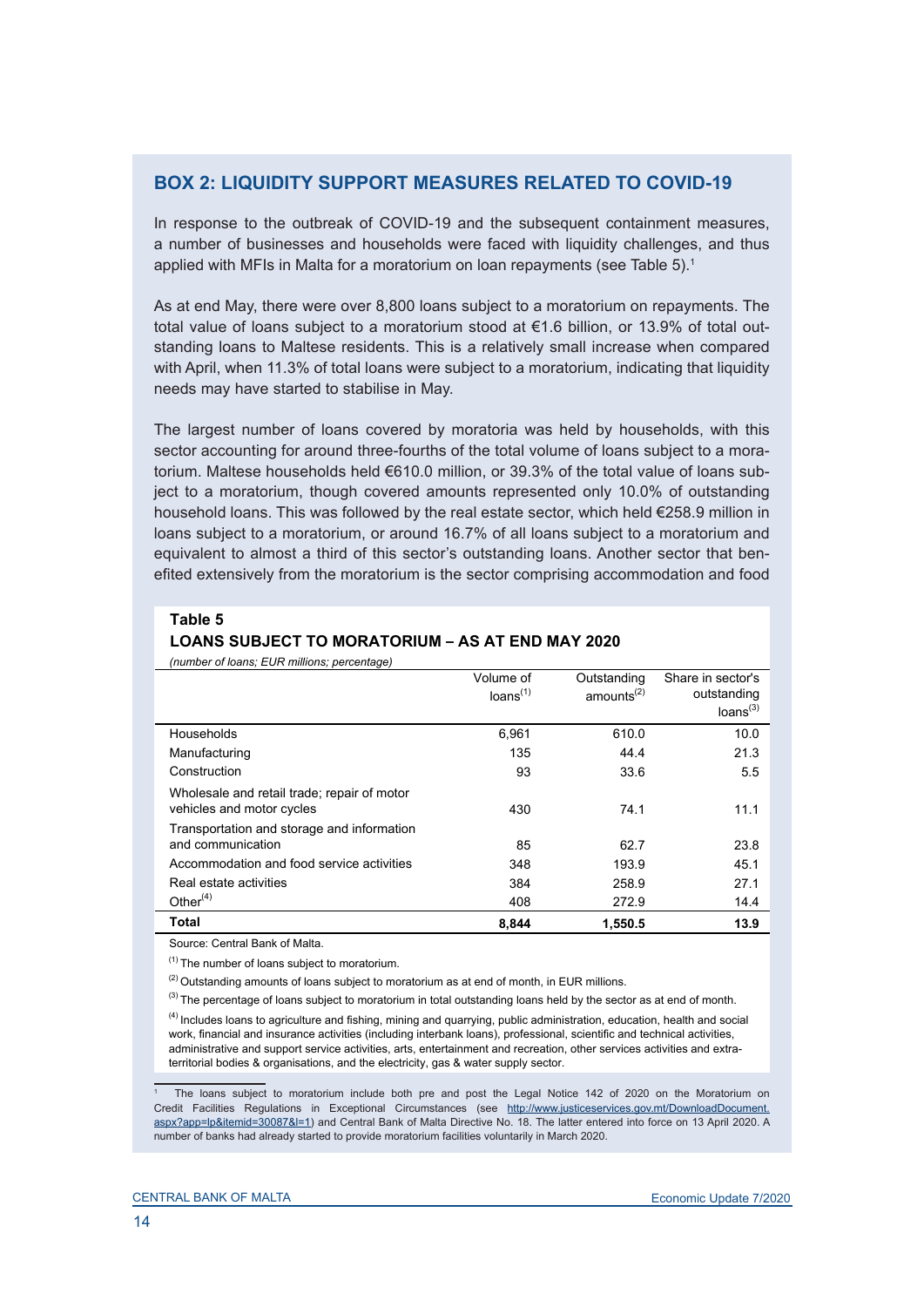services activities which held €193.9 million in loans subject to a moratorium. The latter was the first and most affected sector by the containment measures, and indeed, 45.1% of the loans held by this sector were subject to a moratorium by the end of May.

In order to further alleviate liquidity challenges, the Government launched the MDB COVID-19 Guarantee Scheme (CGS) for the purpose of guaranteeing new loans granted by commercial banks for working capital purposes to businesses facing liquidity shortfalls as a result of the pandemic. The scheme enables credit institutions to leverage government guarantees up to a total portfolio volume of €777.8 million.2

By end May 2020, 143 facilities had been approved under the CGS, covering total sanctioned lending of €68.5 million. Since the scheme provides loans for working capital and is relatively recent, only  $E7.4$  million had been disbursed by the end of May (see Table 6).

In terms of the number of facilities, the sector comprising wholesale and retail activities applied for the largest number of facilities, followed closely by accommodation and food services activities. The sector comprising professional, scientific, and technical activities, as well as the administrative and support services sector, which form part of the "other" sector, and manufacturing, also had a significant number of facilities approved. By contrast, the number of approved facilities in construction and real estate and in the sector comprising transport, storage and ICT remained low. Nevertheless, the category comprising transport and storage and information and communication, had the largest value of sanctioned loans at €19.9 million, followed by the wholesale and retail sector, with €16.2 million.

### **Table 6 MDB COVID-19 GUARANTEE SCHEME – AS AT MAY 2020**

*(number of facilities; EUR millions)*

|                                                                | Total number of  | Sanctioned            |
|----------------------------------------------------------------|------------------|-----------------------|
|                                                                | facilities $(1)$ | Amount <sup>(2)</sup> |
| Manufacturing                                                  | 17               | 9.2                   |
| Construction                                                   | 3                | 5.2                   |
| Wholesale and retail trade; repair of motor vehicles and motor |                  |                       |
| cycles                                                         | 36               | 16.2                  |
| Transportation and storage and information and                 |                  |                       |
| communication                                                  | 9                | 19.9                  |
| Accommodation and food service activities                      | 35               | 7.4                   |
| Real estate activities                                         | 4                | 0.4                   |
| Other $(3)$                                                    | 39               | 10.3                  |
| Total                                                          | 143              | 68.5                  |

Source: Malta Development Bank.

 $(1)$  The number of facilities taken by various sectors.

 $(2)$  The total number of loans sanctioned under the scheme as at end month, in EUR millions.

<sup>(3)</sup> Includes loans to education, health and social work, financial and insurance activities, professional, scientific and technical activities, administrative and support service activities, arts, entertainment and recreation, other services activities and extra-territorial bodies & organisations, and the electricity, gas & water supply sector.

<sup>2</sup> The MDB COVID-19 Guarantee Scheme has been approved by the European Commission on 2 April 2020. See [https://mdb.](https://mdb.org.mt/en/Schemes-and-Projects/Pages/MDB-Working-Capital-Guarantee-Scheme.aspx) [org.mt/en/Schemes-and-Projects/Pages/MDB-Working-Capital-Guarantee-Scheme.aspx](https://mdb.org.mt/en/Schemes-and-Projects/Pages/MDB-Working-Capital-Guarantee-Scheme.aspx) for further details.